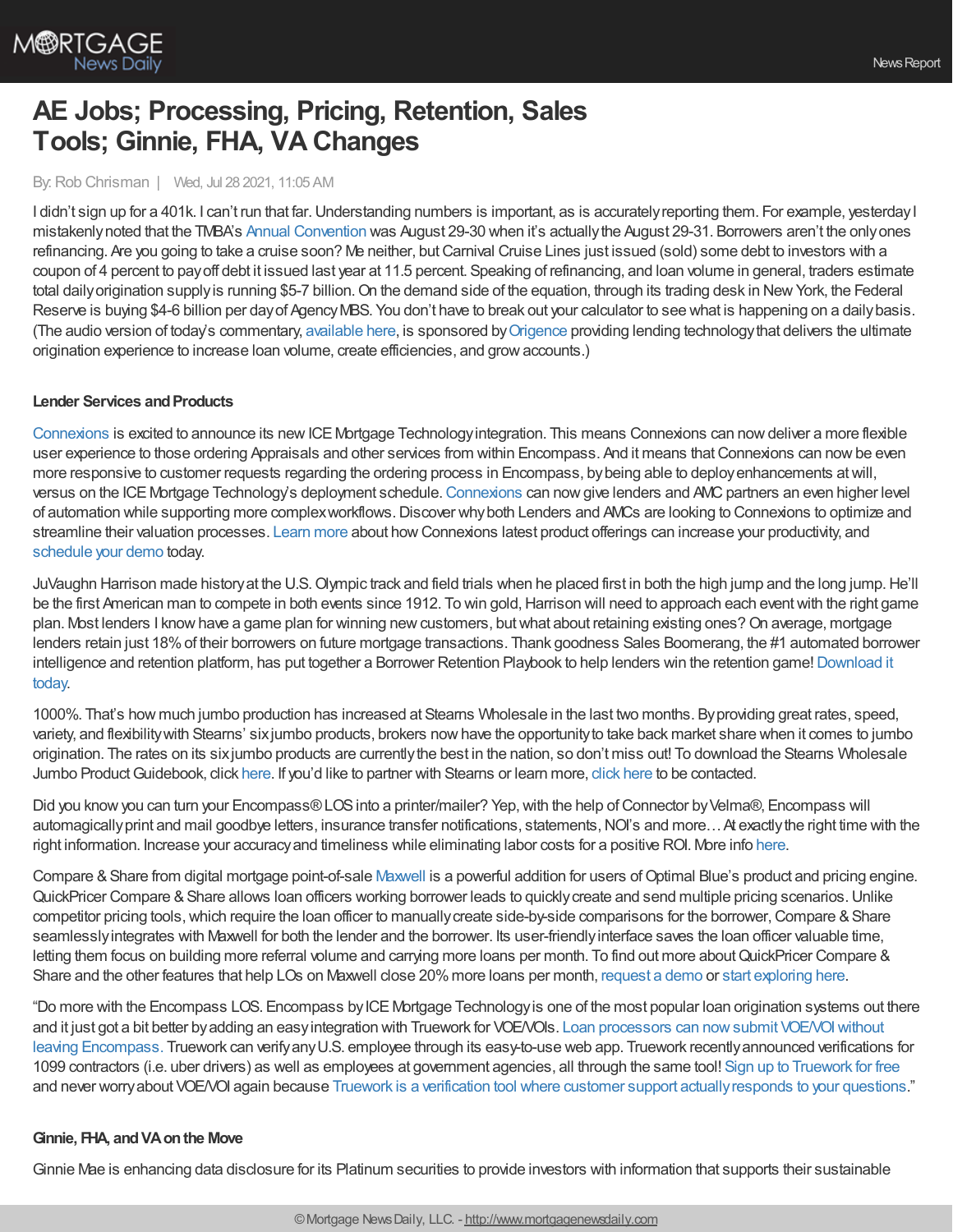

investing decisions and solutions. The new environmental, social and governance (ESG) data provide investors with Platinum pool level aggregate information about the extent of UPB dollars that are in low- and moderate-income areas. More details on this ESG enhancement can be found in the [Bulletin](https://ginniemae.gov/investors/disclosures_and_reports/Pages/BulletinsDispPage.aspx?ParamID=514&Ident=2021-038) update.

Ginnie Mae is considering increasing the capital requirements forGNMAservicers. In addition to the \$2.5 million and 0.35%of theGNMA servicing book UPB, it is looking at requiring 0.25% of the UPB of a servicers agency book. When the foreclosure moratorium ends, servicers will have a lot of wood to chop. Ginnie Mae is requesting feedback on Single-Family Issuer eligibility requirements. Read this Press [Release](https://www.ginniemae.gov/newsroom/Pages/PressReleaseDispPage.aspx?ParamID=211) for details.

The MBAcalled for more testing and transparency."The risk-based capital provisions are entirelynewand untested and could adversely impact otherwise strong issuers," said Pete Mills, the MBA's SVPof residential policy."Ginnie needs to back-test this through prior periods to demonstrate the impact before moving forward."

The VA is offering two new mortgage relief [programs](https://www.military.com/money/va-loans/2021/07/26/va-offering-two-new-mortgage-relief-programs-those-impacted-covid.html) for those impacted by COVID.

FHA[announced](https://www.hud.gov/press/press_releases_media_advisories/HUD_No_21_115) streamlined COVID-19 Recoveryoptions to help homeowners with FHA-insured mortgages who have been financially impacted bythe COVID-19 pandemic bring their mortgage current and remain in their homes. The simplified COVID-19 Recoverywaterfall allows mortgage servicers to offer eligible homeowners who cannot resume making their mortgage payments a reduction in the principal and interest portion of their monthlypayments. For homeowners who can resume making their existing monthlymortgage payments, FHA has established a revised COVID-19 Recovery Standalone Partial Claim. So yes, the simplified COVID-19 Recovery waterfall allows mortgage servicers to offer eligible homeowners who cannot resume making their mortgage payments a reduction in the principal and interest portion of their monthly payments.

The newFHApolicywill allow mortgage lenders to use a borrower's actual monthlystudent loan payment amount, even if it is belowthe traditional amount of 1%of the total balance. And if a student loan borrower's calculated payment is \$0 (which is possible under an incomedriven repayment plan), the mortgage lender will automaticallyapply0.5%of the outstanding student loan balance as an assumed payment, rather than 1%.

The Federal Housing Administration (FHA) published a new update to the Single Family Housing Policy Handbook 4000.1. The updates include enhancements and revisions to existing guidance as well as various other technical edits. In most cases this newlyadded language augments and enhances existing policy and various technical edits. In most cases, however, this newly added language augments and enhances existing policy. Highlights include Section I-Doing Business with FHA, Section II-Origination through Post-Closing/Endorsement, Section III —Servicing and Loss Mitigation, Section IV—Claims and Disposition, Section V—QualityControl, Oversight and Compliance.

First State Mortgage addressed clients about the FHA Student Loan and updated MERS fees.

Mountain West [Financial®](https://portal.mwfinc.com/amp/programs/18520) announced the Diamond program is now available throughout Arizona, Oregon, and Utah. This flexible program provides an FHA first mortgage with up to 6.50% down payment assistance (DPA). Plus, Diamond is not restricted to First Time Homebuyers (FTHBs)! Generous income limits, credit scores as low as 620 and manual underwriting allowed.

Don't forget that Flagstar Bank [announced](https://www.flagstar.com/content/dam/tpo/sellers-guide/announcements/21062.pdf) that manually-underwritten government (mostlyFHA&VA) loans has been reinstated.

Recent loanDepot [updates](https://portal.ldwholesale.com/portaldocs/communication/LDW_WNTW_07_12_21.pdf) include changes to underwriting Commitment Fee, removal of expired COVID-19 Temporary WOE Flexibilities in the FHA matrices, VAIRRRL policy expansion on exterior-only appraisals and updates to Conventional Lending Guide regarding transferred appraisals.

Citi Correspondent Lending issued Bulletin [2021-08](https://softvu-private.s3.amazonaws.com/client_9f6807a6dd8847e2a6cda8b96b0ba8b1/Bulletin_2021-08_July.pdf) containing information and updates on COVID-19 temporarypolicies from FHAand VA Income & VOE loan requirements, FHA's new Notification that two Regulatory-Related Manual Sections have moved, Disability Income, QM Eligibilityand W-9 requirement reminders

PennyMac posted information on updates to Government LLPAs (FHA&VA) in [Announcement](https://www.gopennymac.com/announcements/announcement-21-55) 21-55. And for all FHA full doc and credit qualifying streamlines, PennyMac is aligning with the requirements in FHAML 2021-13 Student Loan Payment Calculation of Monthly Obligation. Read [Announcement](https://www.gopennymac.com/announcements/announcement-21-52) 21-52 for details.

### **Capital Markets**

Argue what you will about the pandemic, the bond market reflects the realityof the current thinking aboutworld economies. An uptick in COVID cases due to the delta variant shook markets last week as the yield on the 10-year Treasury note fell almost 10 basis points on Monday. The movement in the financial markets was somewhat unexpected as the uptick in cases had been widelyreported for the last few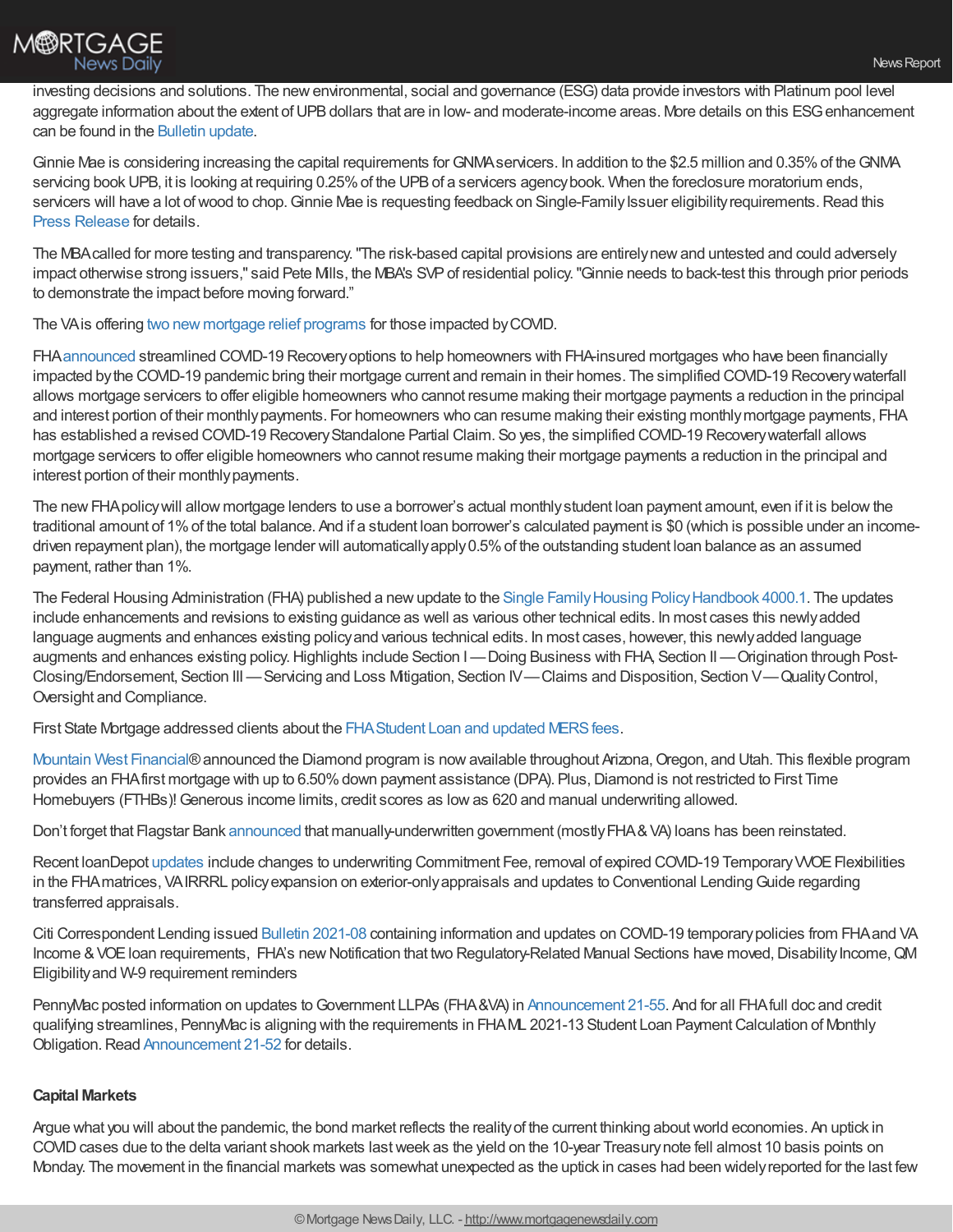

weeks. Sure the markets mostlyrecovered as the week progressed and the focus turned to improving outcomes for the infected as hospitalizations and deaths have not risen in proportion to the number of infections. Given the outcomes, worry about a return to less socialization and the resulting effects on the economywaned. Meanwhile supplyshortages continue to weigh on activityin most industries which is preventing stronger rebound in economic growth. Job openings remain near record highs **withmanyindustries reporting** difficulty in filling open positions. This week all eyes will be on the Federal Reserve as committee members are expected to discuss the winding down of the asset purchase program in light of heightened inflation and a strong economic recovery.

Yesterdaya solid \$61 billion 5-year Treasury note sale, following Monday's highly-demanded 2-year note offering, was good news for those looking for lower rates. At least those that believe Treasuryyields and mortgage rates are correlated. Lower mortgage rates would certainly be welcome bythose such as first-time homebuyers who feel that rises in home prices are crippling purchasing power. We sawsome evidence of that yesterdayin the backward-looking form of the FHFAHousing Price Indexrising 1.7 percent in Mayand the S&PCase-Shiller **Home Price Index rising17 percent over the previous year inMay**. Those higher home prices are reflected in the declining share of purchase mortgage applications seen below.

We got a look yesterday at preliminary July agency prepayments. The "speed" of borrowers paying off their mortgages early is projected to slowbetween 4 percent and 5 percent on average. Whydoes that matter? Investors care about prepayment speeds because when mortgage loans are paid off early, the associated fixed-income securities no longer receive interest paid on the principal. In that event, investors must reinvest capital at current market rates, which are usually substantially lower. Bonds with prepayment risk often have prepayment penalties to compensate for their yield-to-maturitybeing unknown for certain at the time of purchase. Investors have earlypay off penalties when theybuyloans because a loan purchased at a premium (a price greater than 100) that pays off quicklywas notworth being purchased at a premium. Which is one reason investors want their premium backwhen a loan pays off early.

The bond market's attention is now firmly on the Federal Open Market Committee events today. With rates largely expected to remain unchanged at 0 percent to 0.25 percent and the Committee's asset purchase program also expected to remain steadyat \$120 billion, any highlights should come from the statement, specifically, anydiscussion about reducing asset purchases, **aswell as Chair Powell's remarks at his press conference.** Before those FOMC events, we've already seen most all economic data points germane to mortgage rates today.

Mortgage applications increased 5.7 percent from one week earlier, according to data from the Mortgage Bankers Association's Weekly Mortgage Applications Surveyfor the week ending July23.Refinances for conventional loans increased over 11 percent, though the purchase indexdecreased for the second week in a rowto its lowest level since May2020, and has nowdeclined on an annual basis for the past three months. The refinance share of mortgage activityincreased to 67 percent of total applications from 65 percent the previous week.

We've also received the June advance goods trade balance (\$91.21 billion), June advance Retail Inventories (+.3 percent), and June advance Wholesale Inventories (+.8 percent). The Desk will purchase up to \$4.5 billion of conventional MBS across 15-year 1.5 percent and 2 percent and 30-year 2 percent and 2.5 percent. In the afternoon, the Deskwill release a newschedule covering the July29 to August 12 period and expected to average \$4.9 billion per day. We begin the daywith current coupon AgencyMBSprices worse .125 and the 10-year yielding 1.27 after closing yesterdayat 1.23 percent.

### **Employment and Transitions**

PCF Wholesale is excited to announce the addition of Lee Ann Casanova as its East Coast Divisional VP of Sales, TPO. "Lee Ann is a result oriented Senior Financial Executive with a noted track record in driving business development and building lending platforms. Lee Ann has vast experience in the leadership and creation of effective teams of sales," says Keith McKay,CEO. EastCoast Account Executives, if you like to be a part of our team, please contact Lee Ann directly. PCF Wholesale is a top priced lender on Loan Sifter, Conventional, FHA, VA, Jumbo, & Non-QM.

First Community Mortgage is expanding its Delegated Correspondent Lending Division! "This award-winning company is looking for AEs in the North, South, East, West, and all parts in between, to develop and deepen business partner relationships in our growing Correspondent channel. We are committed to offering unparalleled service and support to our business partners, as we seek to broaden our reach into all markets across the US. As a relationship lender with a penchant for service, FCMrecognizes that people are the keyto successful partnerships! If you are interested in learning more about FCM's Correspondent Lending division and our 'best in class' operations team, please send a message to Brandon Sandefur, EVP Del-Corr."

If you're an Account Executive in TPO, it's time to talk to PennyMac. PennyMac has become one of the fastest-growing wholesale lenders by helping its business partners succeed. Now PennyMac wants to help you succeed and is hiring experienced Wholesale and Non-